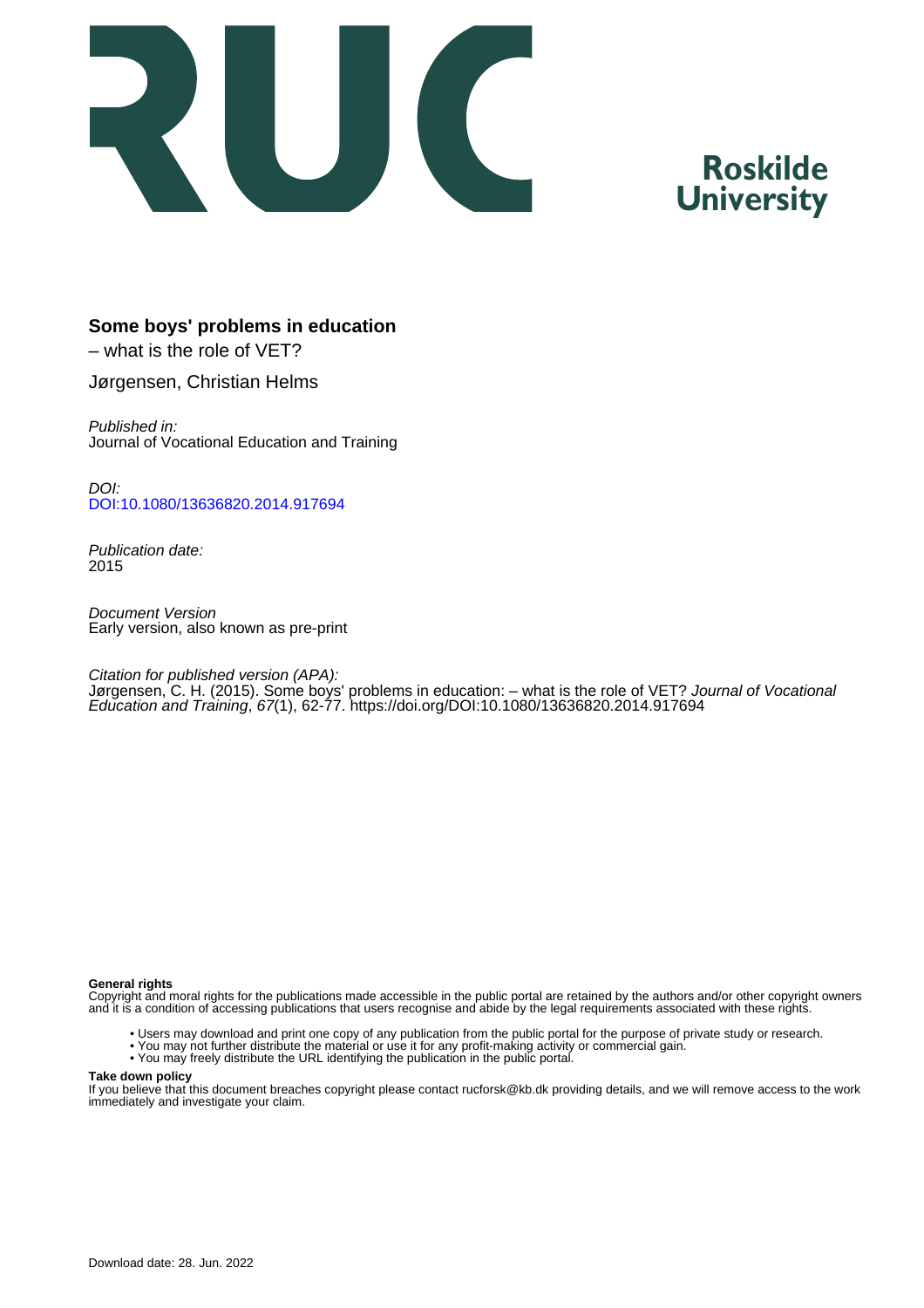Pre-print version of Accepted Manuscript (AM) of article published in Journal of Vocational Education & Training Volume 67, Issue 1, 2015 To cite this article: Christian Helms Jørgensen (2015) Some boys' problems in education – what is the role of VET?, Journal of Vocational Education & Training, 67:1, 62-77, DOI: 10.1080/13636820.2014.917694 Link:<http://dx.doi.org/10.1080/13636820.2014.917694>

Christian Helms Jørgensen

Department of Psychology & Educational Studies, Roskilde University, DK-4000 Roskilde, Denmark

# **Some boys´ problems in education – what is the role of VET?**

The last two decades have seen an increasing political concern in the high dropout rates and low performance in education of boys compared to girls – at times in the form of a 'moral panic' (Smith 2010). This has also been the case in Denmark where 'the boy problem' in education now is placed high on the agenda of education policy. The purpose of this article is to examine this 'boy problem' in relation to the dual system of VET in Denmark. By considering the gender divisions and the value of the VET programmes on the labour market, it explores what kind of problems boys have in VET. Secondly it explores the role of VET for students at risk of dropping out based on individual qualitative interviews with 106 students, two thirds male, attending vocational schools in Denmark. The analyses show that most students experience the dual system of VET as a valuable alternative to general education, but social and institutional processes of differentiation in the vocational schools places a significant group of students in a position where they have little chance of completing the programme. In the conclusion some reflections are made on the effect of a recent reform of VET in relation to these problems.

Keywords: failing boys, gender, dual system, vocational education, gender.

# **[Introduction]**

The Danish Minister of Education nominated 'the boy problem' to be a special challenge in the strategic programme for basic schools, called New Nordic School, and earmarked a special fund to support the retention of boys in education (MBU 2012). The policy discourse on the 'boy problem' has particularly focused on vocational education and training (VET), where boys constitute the majority of the students and the drop-out rates are highest. At the same time VET is often seen as a 'second chance' especially for boys, who don't achieve well in general education. International research has emphasised dual systems of VET to be efficient and high-quality routes to skilled employment for young people not opting for higher education (Saar, Unt and Kogan 2008; Breen 2005; Walther 2006).

The Danish VET system is based on the dual system of apprenticeship, and it has many similarities to the German dual system (Juul and Jørgensen 2011). Around two thirds of the programmes are work-based training where the apprentices have a contract and receive a wage. Most of the programmes offer students a combination of a vocational identity and a gender identity as they have a strong occupational profile and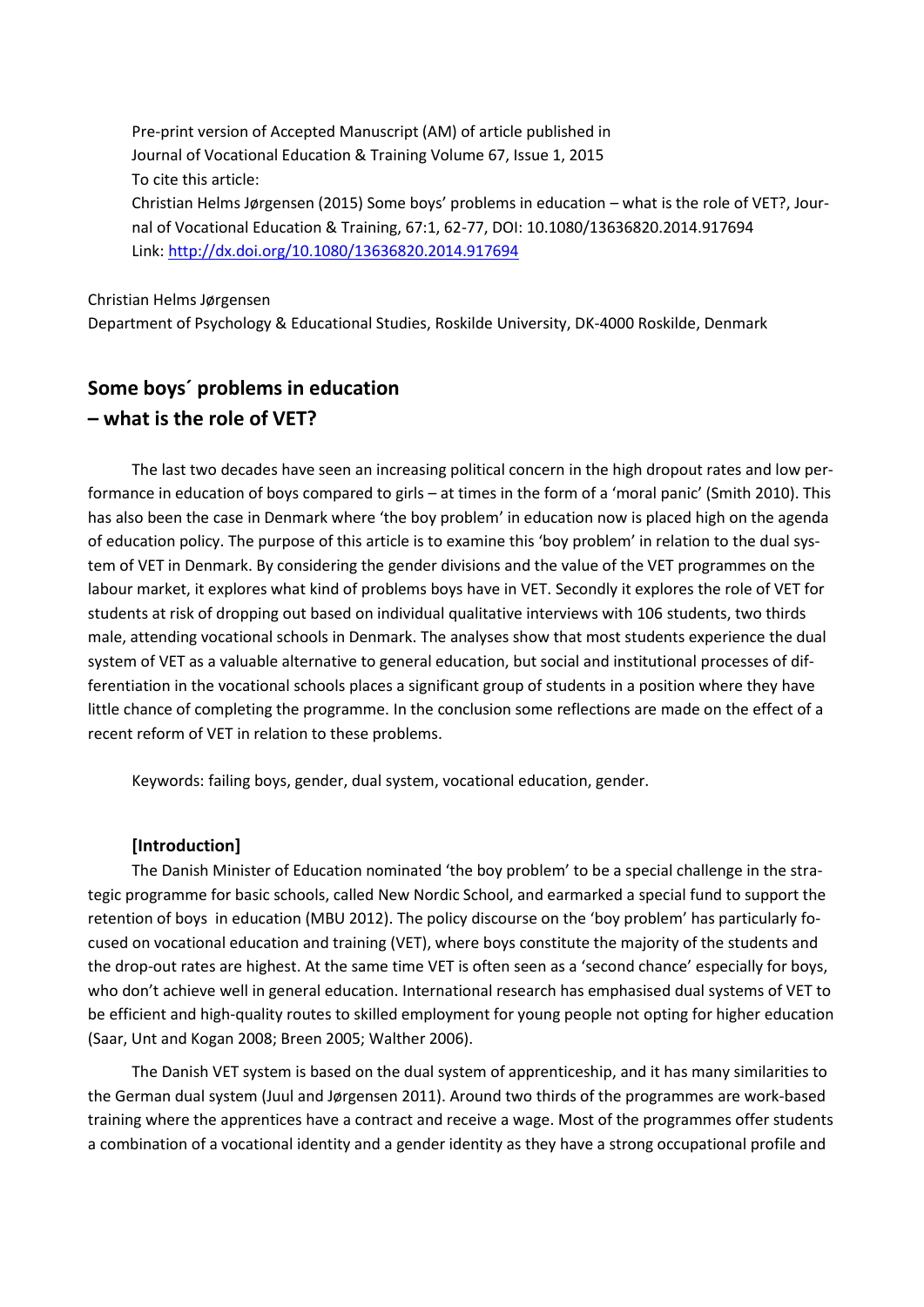at the same time are strongly gendered. Estevez-Abe (2000) has shown that vocational programmes, and especially those based on apprenticeship, are more gender-biased than school based programmes and general education. Two years after leaving compulsory education in Denmark 43% of the boys and 25% of the girls have taken up a vocational programme. In some of the male dominated programmes, like car mechanic, transport and construction, almost half of the students (45-7 %) are very low achievers (Jensen and Larsen 2011:35). But most of them actually complete a vocational education and gain skilled employment.

For young people VET represents a highly institutionalised transition to work that is quite efficient at giving young people who complete an apprenticeship access to employment at a relevant level (Saar, Unt and Kogan 2008). In addition people completing a VET programme are known to have accumulated incomes over the life course that are comparable with graduates from Bachelor programmes (Dalskov 2009), and they have a high degree of professional autonomy at work (Gallie 2009). Consequently the dual system of VET in Denmark has been recognised as an attractive pathway to employment for non-academic youth (Müller 2005).

But the VET programmes suffer from falling esteem and falling enrolment because of two unresolved problems in the VET system. One is the almost permanent shortage of training placements. Young people have free access to most of the basic courses of VET (6-12 month), but in 2013 one third of the students had difficulties continuing on the main course (typically 3 years) because they could not find a training placement. The other problem is a result of the organisation of the VET system as a distinct track on the basis of an 'employment logic' (Ianelli and Raffe 2007) separate from general education (Gymnasium). The dual system has weak connections to higher education and VET increasingly appears to be a 'dead end' in the education system (Jørgensen 2013). As a consequence, the VET programmes and especially the maledominated technical programmes appear to be on the bottom rung of the status hierarchy of higher secondary programmes (Andersen 2005). At the same time men have become a minority in higher education, even in some of the most prestigious professions. VET is considered to be part of the 'boy problem' as it diverts male students away from higher education. This purpose of this article is to examine critically this so-called 'boy problem' in relation to the Danish dual system of VET. The empirical study is based on interviews with 106 students (of these two thirds were boys) in the school based basic courses of the dual system of VET. In addition the paper will draw on quantitative studies to explore the gendered pathways in Danish VET.

In this article I will first question the discourse of a 'boy problem', since earlier studies have shown that the political construction of gender problems can be quite disconnected from the actual development of gendered transition patterns in education across countries (Moreau 2011). This calls for a critical examination of the nature of the 'boy problem' in education. It is clear, though, that some remarkable changes have taken place in boys and girls relative achievement in schools and their choices and pathways in the Danish educational system. In the 1980s, girls dominated the group of early school leavers (Hansen 1980), and focus was on girls as a vulnerable group in the education system (Ørum 1981). Today men make up the majority of early school leavers not completing any post-compulsory education.

Secondly, the article will explore male students´ experiences of and relations to vocational education, with a special focus on the value and meaning they ascribe to their vocational programme. In connection with this it will discuss earlier studies of boys´ anti-school sub-cultures and their experiences of vocational education (Willis 1977; Mac an Gaill 1994; Bathmaker 2005). The relevance of these studies is discussed in relation to the current situation in Denmark in order to assess the role of the Danish dual system for nonacademic boys.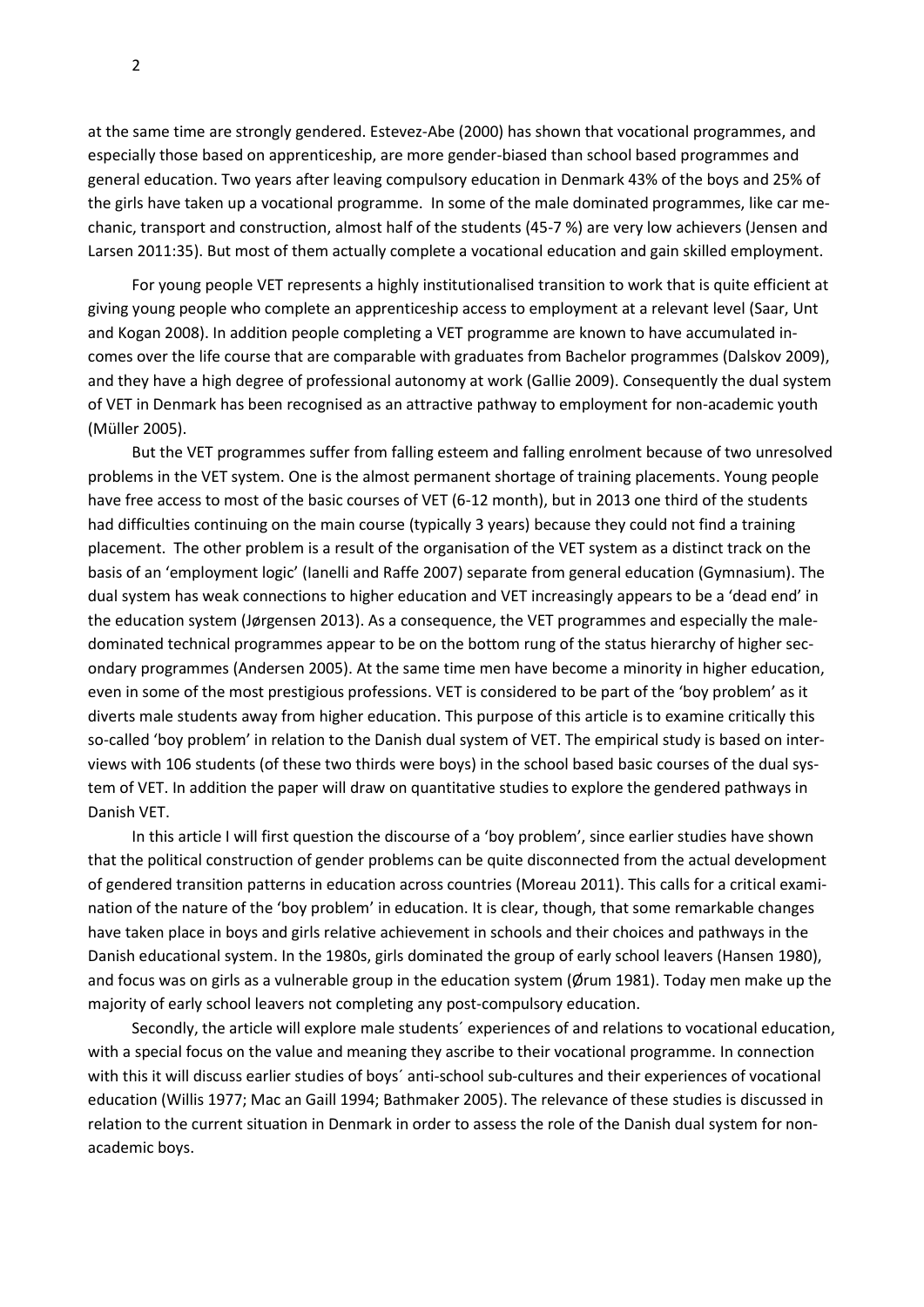## **Methods and data**

The empirical data for this article consists of 106 individual interviews with students from eight different vocational schools, supplemented by ethnographic observations in the schools. Two thirds of those interviewed were male and half of the students were interviewed again after six months. The interviews were produced in 2009-10 as part of a large mixed methods research project (2009-2012) funded by the Danish research council with the purpose of explaining the high dropout rates in Danish vocational education. In addition to the interviews, the study included a number of register-based studies of the students' backgrounds and the schools' results and interviews with 36 teachers in the vocational schools where the students were interviewed.

The selection of schools and students was based on two initial register-based studies. One study included all Danish vocational schools and ranked the schools in relation to their performance in retaining students. This was used to select four well-performing and four low-performing schools for the qualitative examination. The other study included all vocational students in 2004-5 and identified social background factors that increased the risk of dropping out from VET; this was then used to select students for the interviews and observations. Three quarters of the students were selected among at-risk students and one quarter among the remaining students.

The students participated in the interviews in accordance with the principles of confidentiality and voluntary informed consent and the students were informed in writing of the purpose of the research project. The questions in the interviews concerned factors that earlier research has found to be influential in the retention of students. The students were asked about their social background and earlier school experience, their experiences of the vocational school, the teaching and training and about their plans for the future. All interviews were recorded and transcribed in their entirety and coded in Nvivo using a combination of themes from the interview guide and empirically generated themes. The quotations used in the article illustrate general findings from the interpretation of data, and all names used are pseudonyms.

# **Crisis of the gender order**

Earlier studies of gender and education have emphasised men's dominant position in the skilled occupations and professions and the responsibility of men as the main provider for the family (Walby 1997). The education system was seen as reproducing not only the class-based inequalities, but also the patriarchal gender divisions in the labour market. The subordinate position of women in the labour market was mirrored in their inferior position in education. But this traditional social order has been undergoing major changes in the last decades with the shift from manufacture to service and knowledge work (McDowell 2003).

In research on masculinities the problems of (some) boys in education are related to a wider structural and systemic 'crisis of masculinity' (Kimmel 2010) or a crisis of the traditional 'gender order' and its patriarchal power relations (Connell 2000). This crisis is among other things brought about by structural transformations of the economic basis of capitalism and changes in the work force that erode traditional forms of "hegemonic masculinity" associated with the male breadwinner. These changes favour female employment in service and knowledge-based occupations and encourage the women´s participation in higher education. At the same time these changes have degraded the traditional male virtues of physical strength and technical skills and reduced predominantly male employment in manufacturing and the crafts connected with the traditional VET programmes. This theoretical framework explains the 'boy problem' to be a consequence of structural changes that marginalise and reduce the esteem of the VET programmes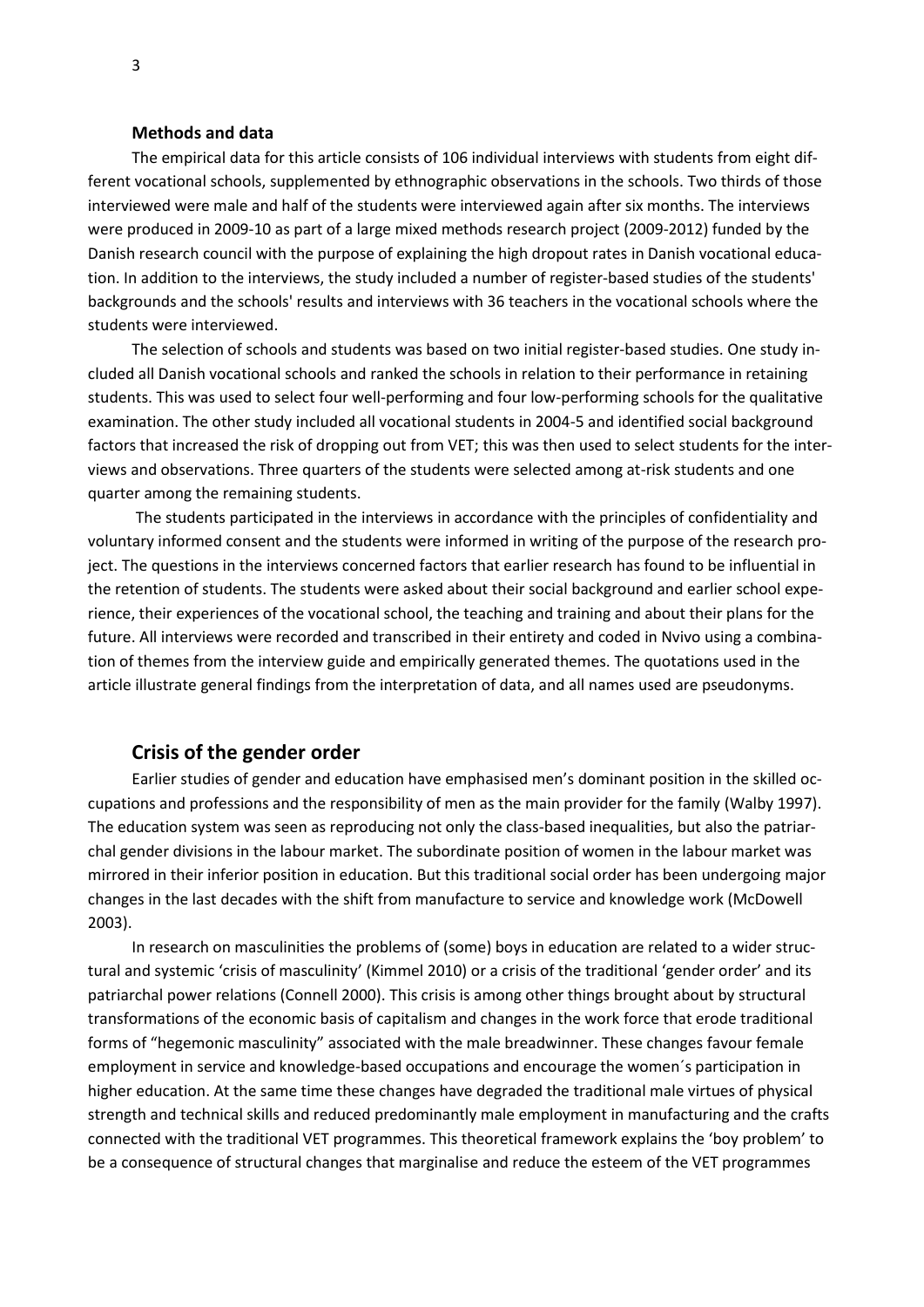and make them an option only for the weakest learners and students from social strata with the least cultural resources. In the following I will explore the explanatory power of such a structurally oriented approach for the situation of boys in the Danish dual system of VET. The education system in Denmark is in many ways similar to the systems in the other Nordic countries, with a strong tradition of policies pursuing equal access to education, regardless of gender and social background, and with public and unsegregated schools (Antikainen 2006). Nevertheless, it is a classical paradox that the Nordic societies are strongly gender-segregated, despite the highly profiled policies of gender equality. Inequality is not strong in the vertical dimension, but women and men are educated and employed in different jobs and sectors (horizontally), with a strong segregation into male and female professions (Bloksgaard 2011; Jarman, Blackburn and Racko 2012). This segregation is especially strong in the VET-system, where half of all the 109 programmes are dominated by either men or women (more than 90% of the students are one sex). This segregation is primarily a result of the large welfare state that employs around one third of the workforce, mainly women. More than three quarters of the employees in the municipalities and regions in Denmark are women. This segregation means that the transformation to a service and knowledge society has a different impact on men and women. Men work more often within traditional industries and crafts, which are disappearing due to the financial crisis and the outsourcing and automation of manufacturing jobs. Women are more likely to work within the public sector, which is less severely impacted by the financial crisis. So, for the first time in 25 years, the unemployment rate of men in 2008 exceeded that of women. In addition, women have become a majority among the students in Danish higher education, even in medicine, political science and law – former strongholds of masculine power.

Concurrently, men have come to be in majority in the group of young people who never complete any post-compulsory education. The majority of this group of young people are drop-outs from vocational schools (Jensen and Larsen 2011). In sum, these figures seem to support the political discourse claiming that we have a serious 'boy problem' in education – and that VET is contributing to this. But this is not the whole story.

#### **Men leave school early – but get jobs**

The research project on retention in VET, which this article draws on, surprisingly found that the drop-out rate of boys was not higher, but similar to the drop-out rates of girls (Larsen and Jensen 2010), and this has been confirmed by other studies (Henningsen 2007; Humlum and Jensen 2010). The general pattern is that social background is the main risk factor for dropping out of VET, and that minorities, gender, ethnic or other, have higher drop-out rates than majorities in education. This does not support the idea of a general 'boy problem'. The lower unemployment of women did not last long, because cuts in the public sector since 2008 have made it very difficult for new graduated nurses, teachers and social workers, mainly women, to get access to the labour market. As a result unemployment rates for men and women have been equal since 2011 (Danmarks Statistik 2013), and future job growth is expected to take place mainly in the private sector benefitting men more than women.

The influx of women into higher education implies that women formally attain higher levels of education than men. But this is mainly a consequence of gender segregation in the labour market and the academic upgrading over the last 20 years of the female welfare professions to Bachelor level. But female graduates at Bachelor level are mainly employed in the public sector, and they have not been able to close the wage gap in relation to men in the private sector, who most often have completed a VET programme (Deding and Holt 2010; Lønkommissionen 2010). Studies of accumulated incomes over the life course show that many (male) VET occupations, like electrician and car mechanic, have higher incomes than (female)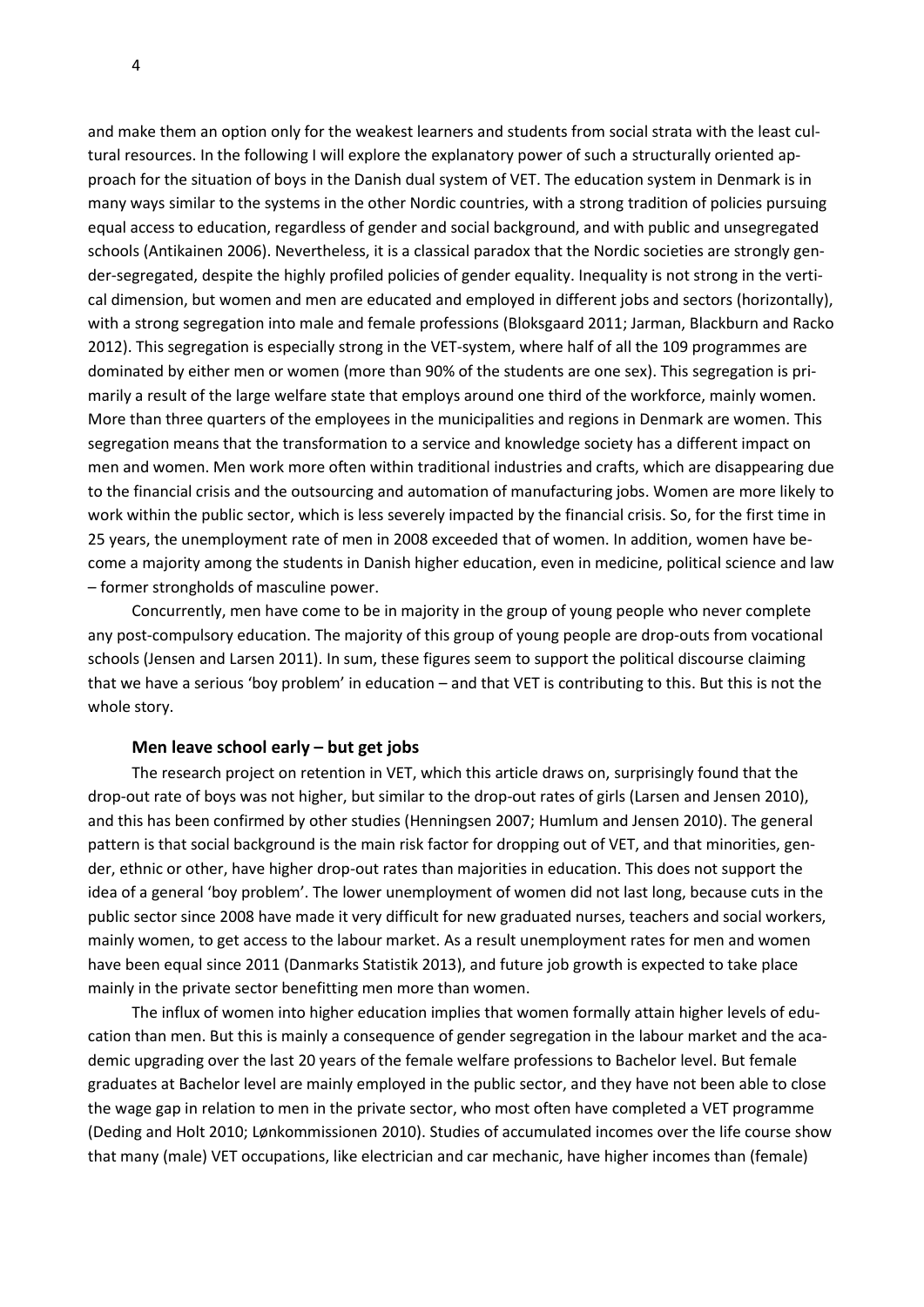graduates at Bachelor level like nurses and primary school teachers (Dalskov 2009). We can conclude that the success of women in the education system hasn't yet had much effect on the position of women in the labour market.

But it is new that men make up a majority of the early school leavers who never complete any postcompulsory education. Yet, men don't have higher unemployment rates than women. This is surprising, as a low level of education is a main determinant factor for unemployment. Quite the reverse, men without any post-compulsory education more often have jobs with managerial responsibilities than women who have completed a VET programme (Holt et al. 2006).

To sum up, women have succeeded in the education system and their average attainment has exceeded the attainment of men in many areas. This is partly a reflection of the strong gender divisions in the labour market, which means that boys more often choose VET programmes at higher secondary level leading to male occupations in the private sector, while women choose Bachelor programmes connected to the public welfare professions. But the higher formal attainment of women hasn't (yet?) resulted in any significant changes in the inferior position of women in the labour market. In addition, men and women have the same risk of dropping out of VET. It is young people from disadvantaged social background and especially men from ethnic minorities who are the ones most at risk of dropping out. This is a key to explain the high dropout rates in VET. Students in the vocational schools are generally recruited from social backgrounds with less educational resources in comparison with students in the Gymnasiums. Compared to the vocational schools, there are four times as many students in the Gymnasiums with parents who have graduated from higher education (Jensen and Larsen 2011). Another reason for the high drop-out rates in VET is the serious lack of training placements, which limits the chances of the students completing their education. We can conclude that social inequalities and shortage of training placements, rather than gender, are the keys to explain the drop out problems in the dual system of VET in Denmark. In the next section, I will examine further why more men than women end up without any post-compulsory education, most often after dropping out of vocational education, because this represents a significant shift compared to the situation 25 years ago, when women dominated the group of early school leavers.

# **Resisting, reluctant or reflexive boys**

The concepts of resistance to education and anti-school culture have been central to understanding some boys' problematic relationship to education, dating back to Hargreaves study of two separate subcultures in a boys' secondary modern school (1967). Paul Willis (1977) later studied a group of traditional working-class boys' ("*the lads"*) resistance to the school system in a mixed-gender class in a British industrial area. Much relevant critique of these earlier studies of boys' anti-school subculture has been put forward (Whelen 2011; Griffin 2011; Bennett 2011). The studies are less relevant today as the well-defined industrial workers´ culture of the 1960s and 1970s has eroded, and it was never strong in Denmark, where skilled workers and craft-based forms of production have been more predominant.

Also boys from the middle class and girls can develop anti-school cultures and an anti-school culture is not necessarily associated with hyper-masculinity and sexism (Aggleton 1987; Abraham 1989; Öhrn 1998). More generally, Lyng (2007) and Kelly (2009) has criticised the simplistic binary categories of proschool and anti-school cultures that can be found in a number of studies of school culture. They point out that these categories do not cover the majority of students, either boys or girls, who are located in various intermediate positions.

A somewhat different explanation for some boys' poor performance in school is the norm among some boys who make the idea of being a "swot" or "model student" at school into something effeminate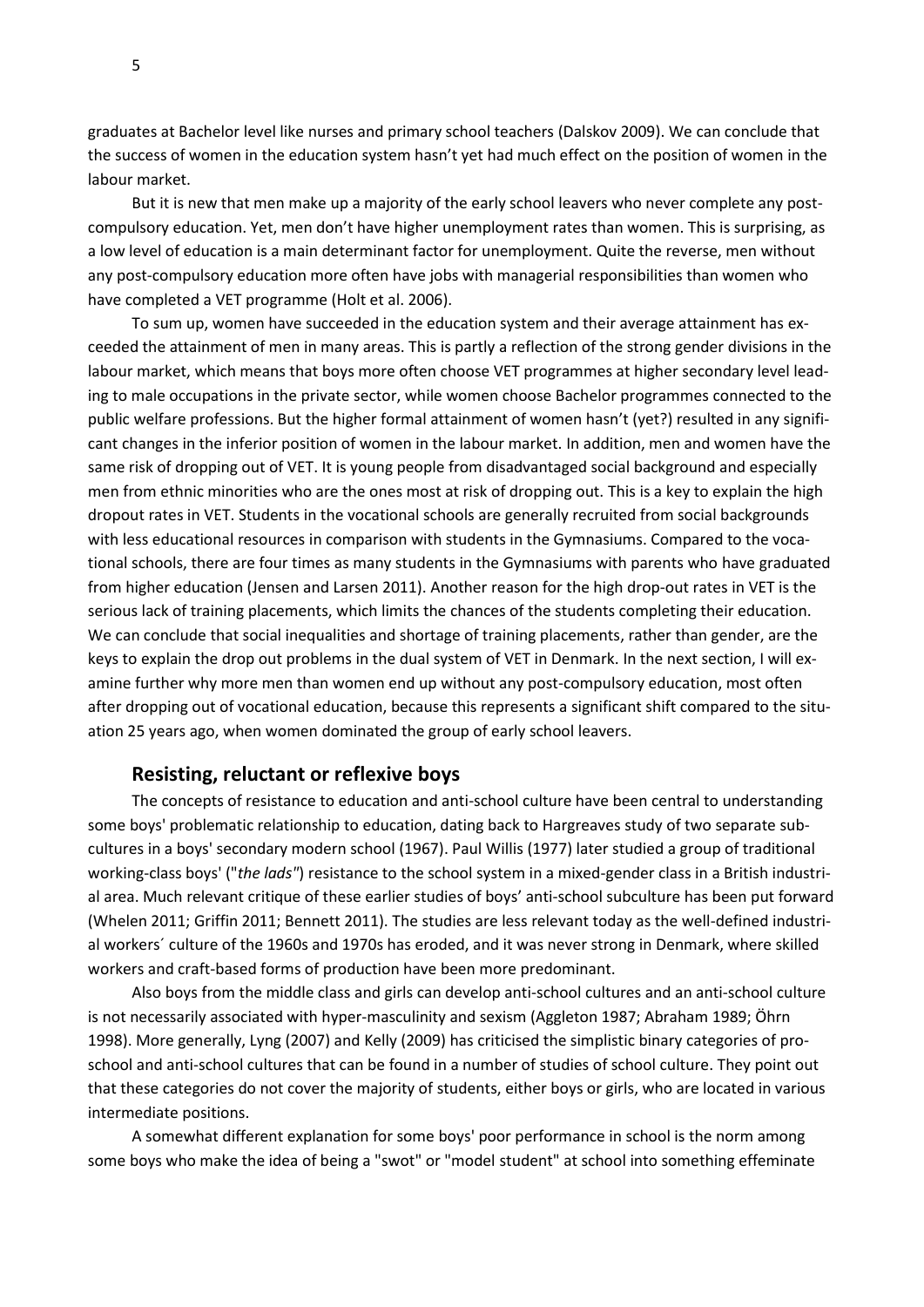and incompatible with being a real boy - an "anti-swot culture". Boys present their masculinity by distancing themselves from the school's standards of rewarding effort and diligence, because school ambitions are assigned a feminine code (Connell 2000). This can be done by contrasting the boys' efforts in school with their efforts in football and other sports, which represent a measure of their masculinity. However, Frosh and Phoenix and Pattman (2002) also present a more nuanced picture, where boys can gain recognition as proficient in school and get good grades without appearing as "unmanly" among the group of boys. The condition is that they distance themselves from the school norm of being diligent and doing homework, and instead appear to be successful in school without working at it, as described by Nordberg (2005) and Nygren (2009).

While these studies relate to compulsory schooling a somewhat different picture is drawn when looking at research in vocational education. Here masculinity can be demonstrated, not through resistance to school, but by students distancing themselves from 'theory' and by demonstrating mastery of the practical skills of the male occupations, (Atkins 2009; Grønborg 2013; Niemi and Rosvall 2013). The cultural association of masculinity with being 'street smart', as opposed to 'book smart', could explain some boys problems in a VET system that is becoming increasingly 'theoretical' (Korp 2011). An ethnographic study of a Danish car mechanic VET programme has described how demonstration of masculinity is connected to manual skills, workwear, physical strength, oily fingers, craftsmen's tools and smart cars (Hansen 2010). The male students constructed their occupational and masculine identities in a way that tended to reproduce a dichotomy between manual and intellectual skills, which could be seen as critical for their position in a future 'knowledge society'.

Earlier research has found that students in the dual system of VET generally have a strong orientation towards work in their occupation (Heinz 1995). Unlike the students in the school based vocational programmes studied by Atkins (2009) students in the dual system have clear ideas about how they can get access to the favoured occupation. In contrast, Ann-Marie Bathmaker (2001; 2005) in her studies of prevocational and foundation-level programmes found that most students had rather vague ideas about their future after the programme. They emphasised being accepted by peers and be recognised by the teachers and having good relations with them. These 'reluctant learners', as Bathmaker denotes them, resemble many of the new students entering the basic courses of the Danish VET programmes, as I will describe in the next section.

In the research project, Learning Cultures in Further Education (Avis 2006; Hodkinson, Biesta and James 2007), most of the students were pursuing vocational qualifications. The students displayed a variety of dispositions to learning, but most of them projected their hopes for future employment into the programmes – though some programmes had weak links with employment. The students´ learning in the vocational programmes was seen as a process of 'becoming' and of developing a vocational identity (Colley, et al. 2003). As these identities were highly gendered, the learning in the programmes tended to reproduce the gender divisions in the labour market. This is relevant to the Danish VET system where the programmes have a strong occupational orientation and an equally strong gender labelling.

The thesis of individualisation has had strong impact on youth research in Denmark, and this has also influenced policy in the area of vocational education. Inspired by among others Beck and Beck-Gernsheim (2002) and postmodern theory it is claimed that a strong process of individualisation has taken place, which make traditional notions of standard biographies of class and gender obsolete. The cultural modernisation is held to have eroded earlier structural constraints and led to a growing indeterminacy and fluidity of the life course. Young people are seen as pursuing more individualised and reflexive life projects and to be exposed to conditions of individual choices and growing uncertainty (Illeris a.o. 2002).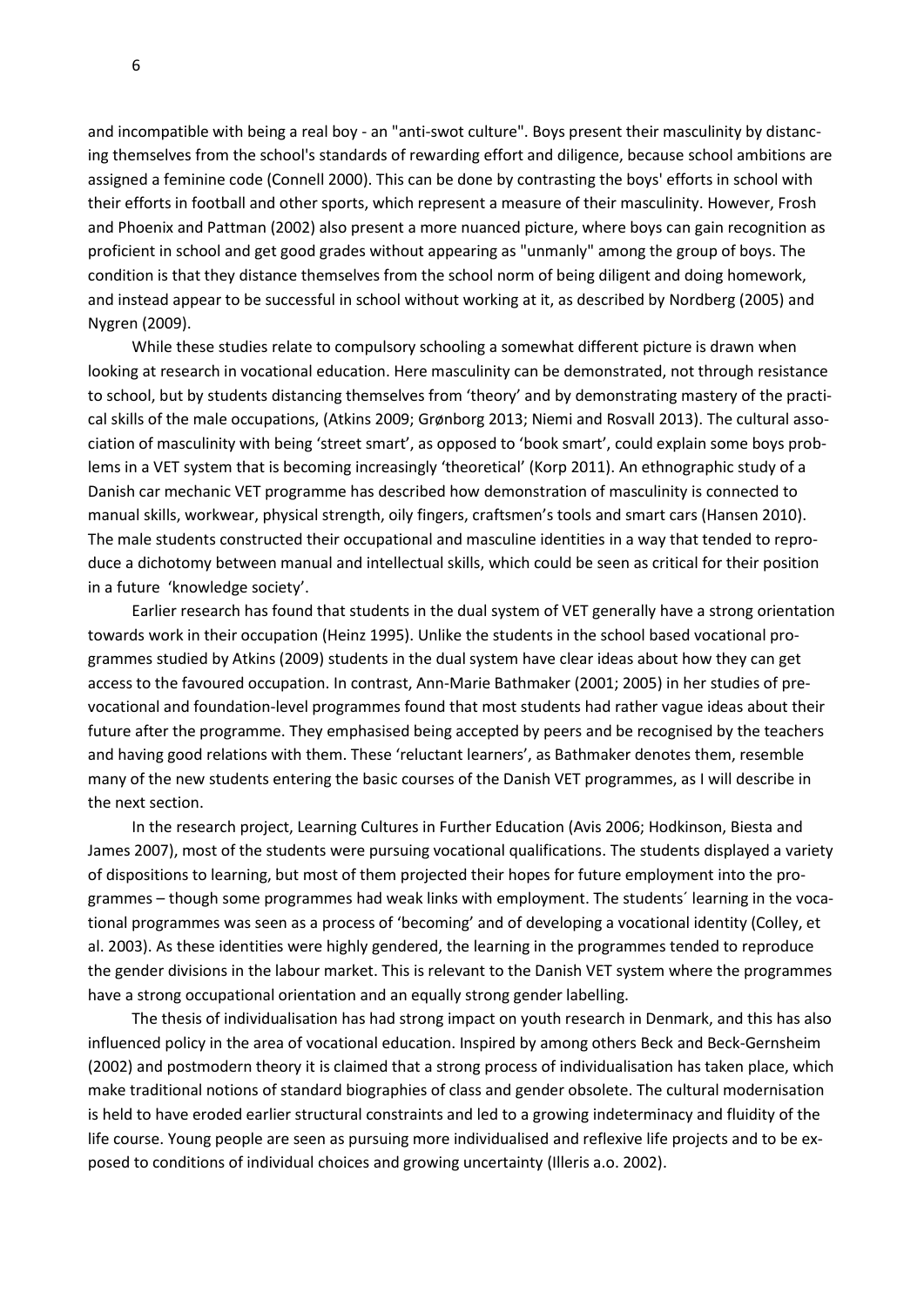In VET educational policy this theoretical orientation in connection with neo-liberal policy inspirations resulted in a reform that was intended to radically individualise the programmes. Each student was to formulate a personal education plan based on individual choice and an assessment of prior learning. The drop-out rates continued to rise after the reform because the individualisation tended to erode the social learning environment in the vocational schools. As a consequence, the Government rolled back part of the reform in 2007 by requiring the vocational schools to offer more structured basic courses and to divide the students into classes at different levels and of different duration. This was the situation that applied when our empirical work took place in eight vocational schools in 2009-10. In the next section I will describe some of the results.

# **Vocational education as a counter-culture**

The accounts given by many of the male students indicated that they perceived of the vocational schools as a learning culture that contrasted their experiences of compulsory school and their conception of the academic track (Gymnasium). Many of the students interviewed mentioned negative experiences of primary school, especially in their final years: the teachers had given up on them, the teaching was boring and without challenges. Often they blamed themselves for the fact that they didn't learn anything: they had "school fatigue", played truant and couldn't be bothered about doing their homework. In contrast, many male students describe the vocational school as a positive counterpart. They highlight the meaningfulness of the practical tasks, the relevance of the teaching, the attitude of the teachers and the learning environment. One boy, Ivan, on the basic course for electronics technicians, highlighted the difference in relation to primary school:

"Primary school, it was more like you had to sit there for a while and do exercises, you had to sit and write all day and sit still etc. When you come out here, then you could stand and work with all sorts of things and get to walk around a little more, and it wasn't just about sitting still and staring into thin air"

It is the physically active learning and the varied tasks that are highlighted by several students - both boys and girls. The practical assignments are perceived as exciting and interesting. The practical skills are often contrasted with "theory", which has no clear relevance for the solution of the vocational assignments.

Many students highlight the usefulness of the teaching and emphasised how the teachers can laugh and joke, something they found was different from the teachers in primary school. Their relation to the vocational teachers was different from their relation to teachers in compulsory school, as the students´ respect was based more on the teachers' occupational skills than on the teachers' formal position as teachers (similar to Bathmaker 2001 and Hodkinson, Biesta and James 2007).

For many of the students, vocational training provides an alternative opportunity for education after they have experienced failure at compulsory school - and possibly also at the Gymnasium level. The vocational programmes were perceived as a counter-culture to the academic culture in the general programmes preparing for higher education. It was not a counter-culture in the streets, but *within* the framework of the education system. The strong tracking in Danish higher secondary education (in vocational and general tracks) differs from the other Nordic countries, which have more comprehensive programmes that do not offer clear alternatives to the non-academically oriented adolescents, and especially to the many boys who do not thrive in a traditional form of school education. As a consequence, the Danish dual system of VET must be seen part of the solution to some boys problems in education. The dual system of VET in Denmark generally offer an attractive learning environment and a smooth transition to work, but only for students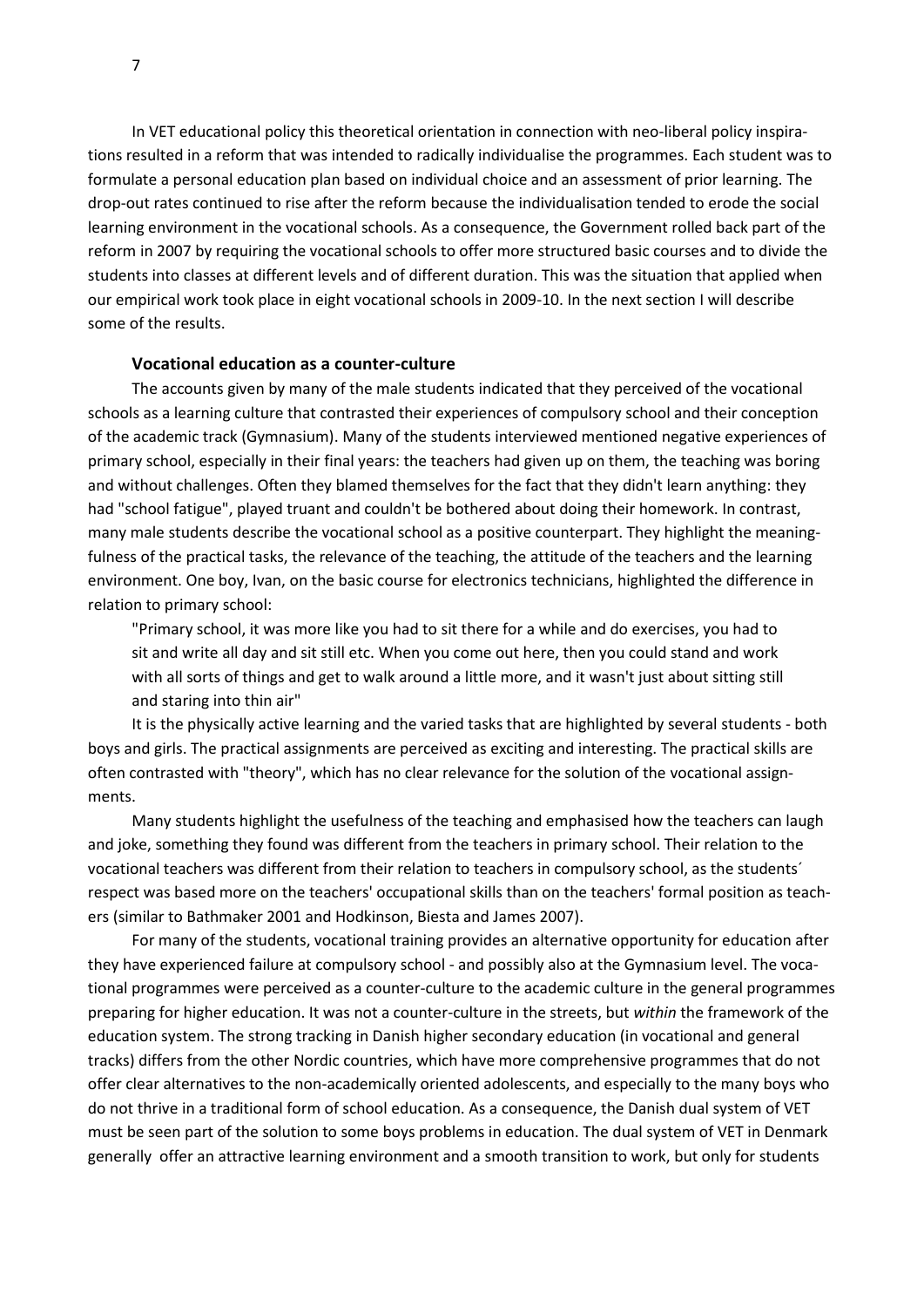who get access to a training placement (Juul and Jørgensen 2011). This is where the weaknesses of the VET system become striking.

# **Informal social groupings in VET**

Among teachers in the vocational schools we found a strong sense of shift in the recruitment patterns so having resulted in the share of 'weak learners' increasing in recent years (A4 2012). This shift is an effect of the 'academic drift' where more and more young people pursue general education and the rest enrolling VET has still weaker qualifications. Some schools explained that they had established new types of extended courses to adjust to the more demanding students, and most of the schools had started to separate the students into different classes according to their achievement in an initial assessment. The alarm over the 'unmotivated students' in VET has even led to a reform in February 2014 that imposes restrictions on entry to VET, based on students´ achievement at the final exams in basic school. At the same time, we found strong indications of the ability of the VET system to provide a new start for young people, mainly male, who have failed compulsory school. Register-based research in our project revealed that one third of all the students who actually completed a VET programme were performing at the lowest level or even below it in the PISA test in basic school (Jensen and Larsen 2011).

These contradictory images of VET and the students in VET were mirrored in our qualitative studies in the vocational schools. Our observations of and interviews with students attending the basic courses at the vocational schools clearly showed that many classes were characterised by a division of the students into informal groupings.

It is significant that what many students highlight as the most positive aspect of the education programme, is the social community among the students, being accepted, having many friends who help each other, being able to laugh and have fun together. But at the same time, other students describe the formation of cliques, enmities and the distribution of students on a "popularity scale".

We found that the most significant groupings are those formed on the basis of the students´ commitment to study. There are many accounts of divisions between, on the one hand, the focused and motivated students, including those who have access to a training placement, and on the other hand, the "*indolent*" or *"showmen"*, as they are sometimes called by the other students. These are students who are less mature and motivated and who primarily attend the basic course to discover "*whether this is something for me*".

One boy, Allan, on a motor mechanic course said: "Our class is split up a bit into groups, with some who are not really interested in school. They are only there because they have to have something to do. And then there are those who keep up and try to do everything and do things on time." He also explained that he and the other ambitious students rejected the teacher's request for them to work with some of the unmotivated students in the class, because they didn't want to be slowed down by the unmotivated students.

Another boy, Frank, from the class explained: "I think that the way we look at each other is that if someone works well, you want to join their group. But then they also expect to see that you work well. I had a lot of absence to begin with, so I wasn't part of any group, so then you can't really be bothered being in school."

Other students explain that the teachers prioritise their teaching on students who show commitment for learning the occupation, while the less focused and less committed students must compete for the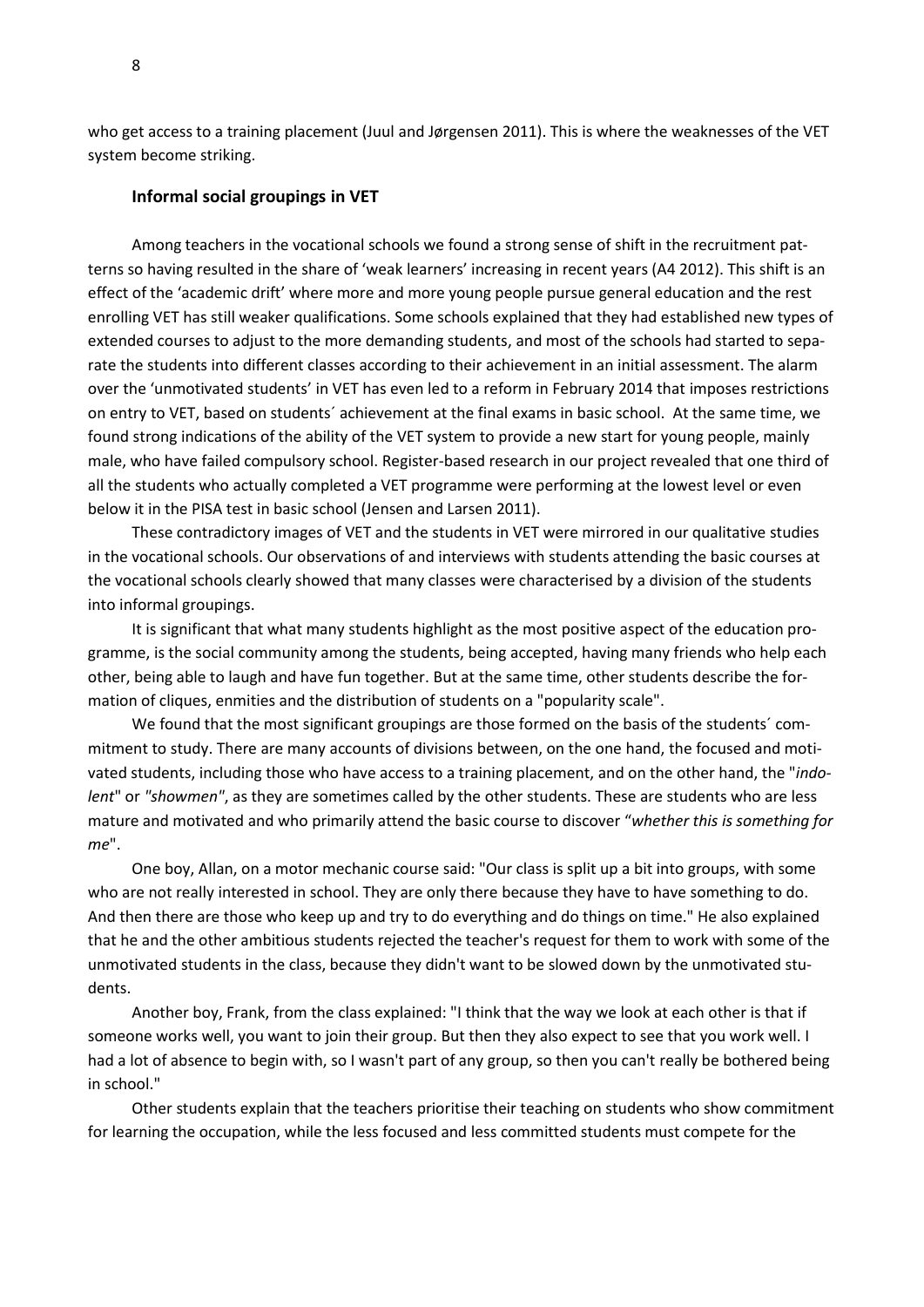teachers' attention. This indicates that some self-reinforcing social dynamics in these classes can lead to a polarisation of students.

The students' accounts describe divisions among the students, which may resemble the pro-school and anti-school cultures described by earlier research. But there are significant differences. In the interviews, none of the 'unmotivated' students express any explicit rejection of education as being relevant and necessary. There is also no evidence that the 'unmotivated' students police and sanction other students who are committed or who strive to learn the practice of the occupation. On the contrary, the committed and hard-working students had the highest status also among the less motivated students. The 'unmotivated' students seemed to be positioned more in a role of immature 'pupils' similar to pupil roles in basic school. They had more in common with the 'reluctant learners' in Bathmaker´s (2001) study than with Willis´ anti-school 'lads' or the image of individualised strivers for their reflexive life project (Beck and Beck-Gernsheim 2002). In contrast, the 'motivated' students more often had an orientation towards the labour market and the requirements of a being in a training placement. They were often critical of learning 'theory' that was not clearly connected to the vocational subjects, but generally they were very committed to becoming craftsmen and learning the occupation. The register-based studies showed that the students with a skilled workers family background had the highest completion rates, higher even than students from families with higher education qualifications (Larsen and Jensen 2011). It is possible that their working class background might have held them back from pursuing higher education, but certainly not from completing a vocational education.

## **Division and streaming of students**

In addition to the informal groupings of students described above we found indications that the schools´ division of students in different classes, contributed to a polarisation of the students and possible also to drop-out. One of the key measures to reduce drop-out rates in the Danish vocational education programmes from early 2008 was the dividing (streaming) of the students into different basic courses based on their skills, maturity and motivation when they started at vocational school. The aim was to tailor the programme to the students, so that especially the most 'vulnerable' students would have more time to complete the programme, and they would benefit from teaching methods that were better suited to their needs. The goal was to reduce the rate of drop-out from the system.

Three of the vocational programmes I studied, had three levels of basic courses: one for the weakest learners ('*cadet class')*, one for the strong students and a normal class. The students in the programmes for strong and normal students (Construction and Motor Mechanics) described their placement here as their own choice. In contrast some of the students in the classes for weak learners did not regard these programmes as an "offer". Rather, their experience of having been placed in these programmes after the initial assessment of prior learning was negative. In several of these classes, there were examples of negative effects of the streaming of students.

In a cadet class at a business college, several students expressed the view that that the teachers were less well prepared, had lower expectations and made fewer demands. The teaching in this class had less emphasis on the vocational subjects and more on a 'therapeutic ethos' (Atkins 2009) concerned with nurturing of the students.

Interviewer: "Yes, in the cadet class. Is it different from the ordinary class?"

Martin: "Yes, the teachers are more relaxed here than they are in the other class. I also think that they are better prepared in the other classes. And that's a little annoying."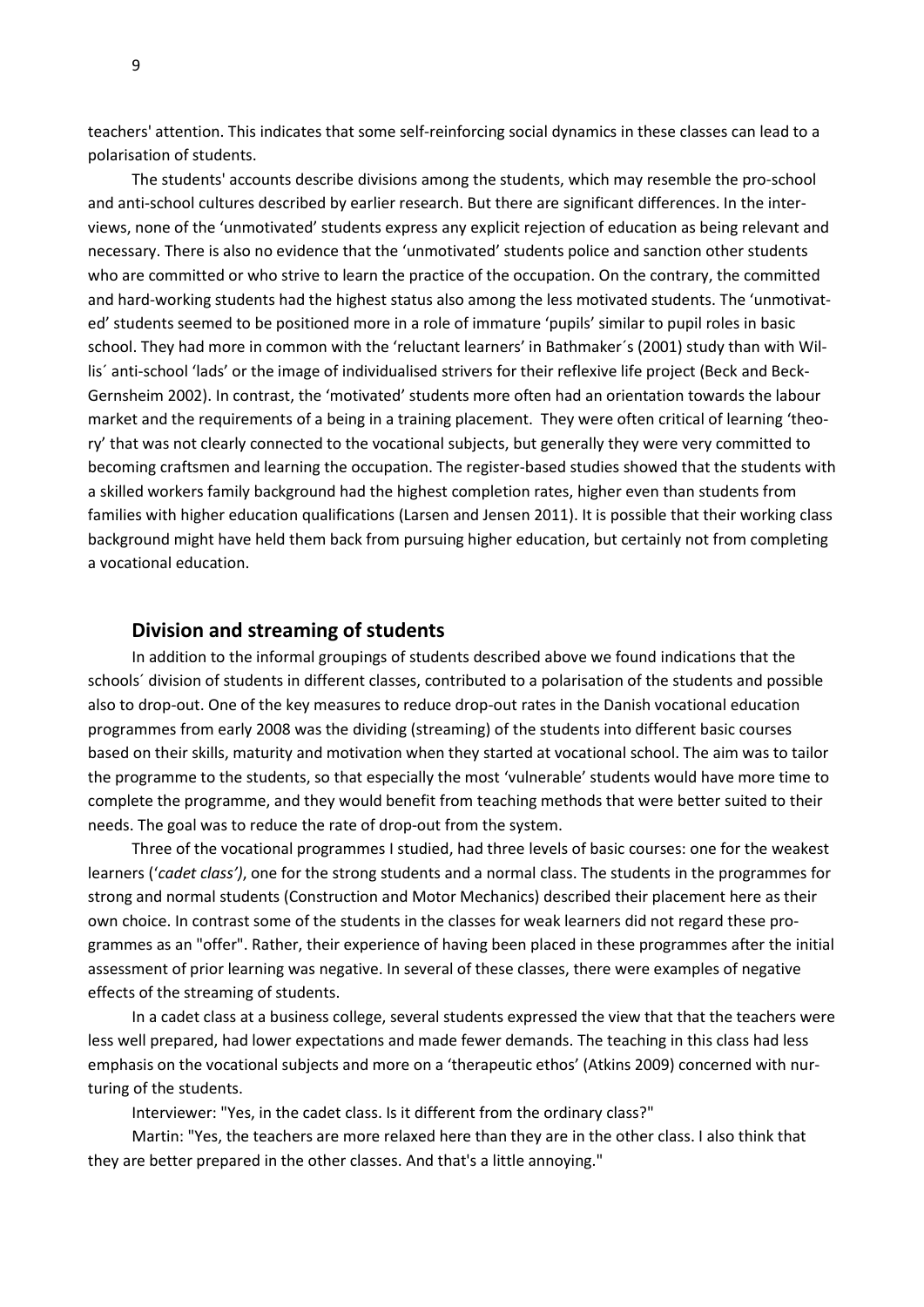Interviewer: "So they are not well prepared here?"

Martin: "No, because they just come here, and we often just get a paper ... like this: 'Do this'. And they are easier than in the normal classes."

Another criticism from some of the students in the cadet class is that they are prevented from learning by the many unmotivated students in this class. One student, Simon, said:

Simon: "There is almost...we are almost a group who would like to return to a normal class. And then there are those who simply: 'Mess-mess', right?" We are practically divided into two groups."

Interviewer: "Those of you who want to do something, do you have an opportunity to do something?"

Simon: "Yes, yes."

Interviewer: "You are not distracted too much by the others?"

Simon: "It's like sometimes you join in with them. Jump on their band-wagon. You play along. But it's not like... [pause] ... you know very well that you would like to, so fortunately it's not too often that you have to join in their games. You can practically control yourself. 'Here I am. And this is what I want'. Just let them enjoy themselves, so you can sit and do all your stuff. Of course, sometimes you become so distracted that you cannot do quite as good a job for example."

There is therefore evidence of negative peer-effects as a result of gathering the weakest and most disengaged students in separate classes. They tended to reinforce each other and prevent the most motivated students from learning.

The ethnographic studies of Lacey (1970), Ball (1981), Oakes (1985) and Gamoran (2010) have revealed how the school's categorisation and segregation of students can create a polarisation of the students' attitudes toward school due to a number of psycho-social dynamics. Students in classes with a lower level and lower status often experience less recognition from the school than students in the high-ranking classes and they may acquire lower self-esteem. And in the lower-ranking classes they are cut off from the opportunities for peer learning from the more competent students. Teachers often have lower expectations of these students and offer them fewer opportunities for learning, and the school often allocates teachers to their classes, who have lower qualifications than to the high-ranked classes. In addition, there may be a stigmatising effect of being placed on a low-ranking process, so that these students are excluded from the informal socialising with the highly-ranked students (Schwartz 1981). So, although the intention of streaming in Danish VET was to avoid some students dropping out, the result could well be the opposite of what was intended.

Overall, the study shows that there may be unintended and self-reinforcing effects of segregating students into different classes and courses, which the students (and possibly also the teachers) associate with a value hierarchy. A negative interaction may develop between the institutional division of the students into different classes with different status and the students' mutual inclusion and exclusion processes. This means that the school's initial assessment, categorisation and separation of the students may reinforce the differences that exist between the students when they start the programme. This can affect boys as well as girls. But we know that in primary school 65% of the students placed in special classes are boys, and that boys are generally considered to be more disruptive and maladjusted in education (Nordahl et al. 2010; Kimmel 2010). There is therefore a risk that particularly immature, unfocused boys from disadvantaged families will be placed in the cadets classes and be exposed to some of the resulting negative effects, which can increase their risk of dropping out and never completing any post-compulsory education.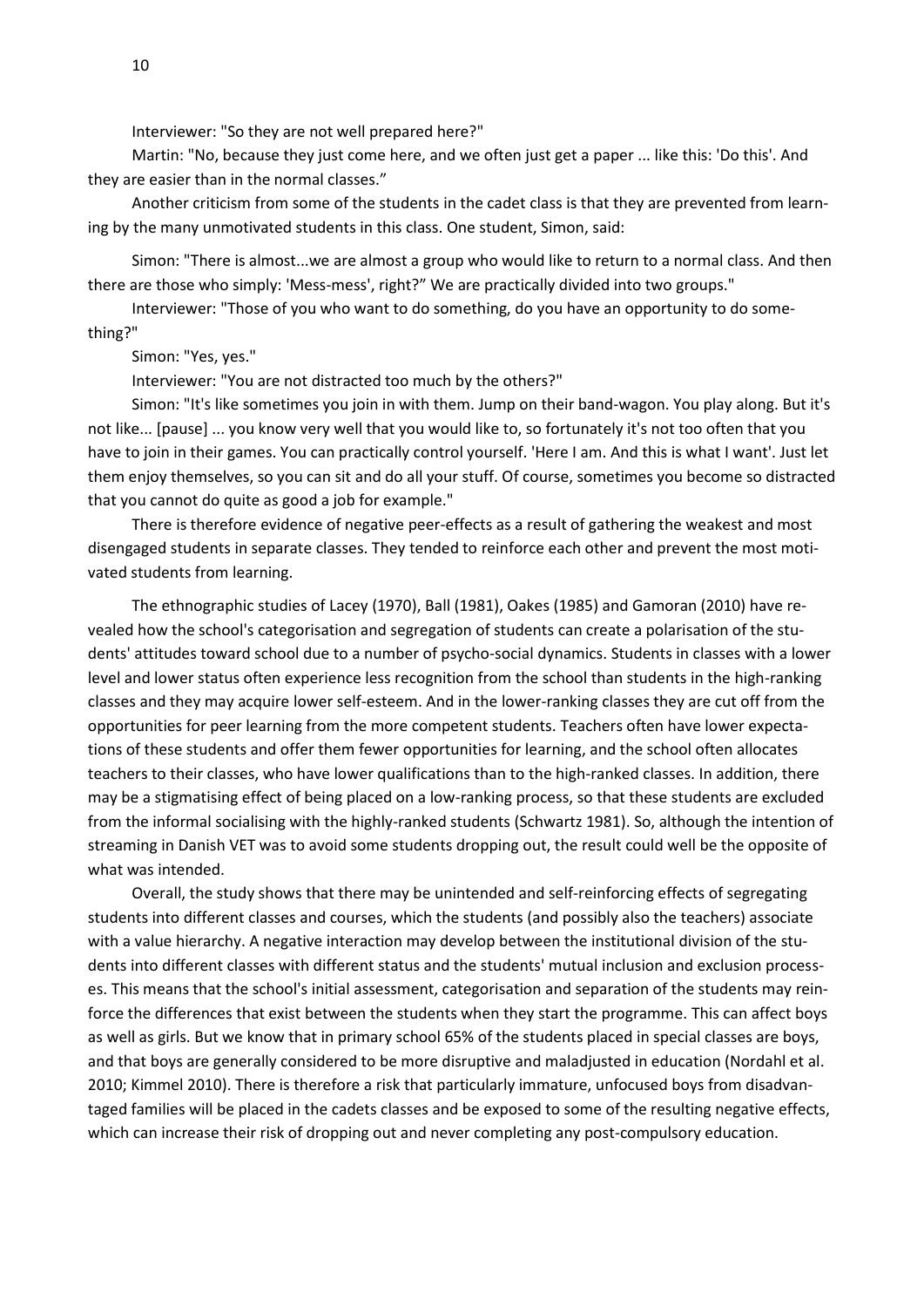# **Conclusion**

Today more boys than girls end up without completing any post-compulsory education in Denmark and fewer men than women complete higher education. This is a new situation compared to the situation 25 years ago, and this shift is used as argument in a discourse on a general 'boy problem' in education. In Denmark, as in other countries, this discourse relies on a stereotyped, binary and essentialist view of gender, that is not very helpful in understanding gender problems in education today (Whelen 2011; Weaver-Hightower 2003). Even though more girls than boys complete tertiary education and more boys than girl complete a VET programme, this does not mean that boys in general have problems in education. As shown in this article, men who complete a vocational programme are often better off in the labour market than women who complete a Bachelor programme in terms of income and career prospects.

The dual VET system in Denmark has been quite efficient in providing access to skilled employment for young people, also (but not only) for those who did not have success in basic school. Historically a majority of the low achieving students in VET have been male, but as the dual system has come to include typically female occupations, like the service and health occupations, VET has also become a second chance for women. A number of reasons can be pointed to for this quality of the dual system compared to the lowlevel and pre-vocational programmes described by Atkins (2009) and Bathmaker (2001). In our studies we found that many students perceive of the vocational schools as a counter-culture, in contrast to the culture of the academic programmes. This counter-culture provides educational opportunities especially for boys who more often than girls are categorised as 'problematic' in compulsory school. The VET system is transparent to the students as the VET programmes offer strong vocational identities connected to well- known occupations in the labour market. The system mainly relies on work based learning in training placements that integrates the apprentices well in the labour market during their training. And the strong involvement of the labour market partners in the governance of the system guaranties the value of the programmes in the labour market (Jørgensen and Juul 2011).

But the role of VET as a favourable option for low achieving students is under growing pressure. Firstly, as a consequence of the increasing academic drift of young people the share of very low achieving students in VET has increased. Secondly, the Government´s policy of making 95% of every youth cohort complete a higher secondary programme and the tightening of the activation measures has forced many young people to start at a vocational school even though they have no motivation for education. Thirdly, the shortage of training placements, especially after 2008, has resulted in a growing competition among students for placements. This has contributed to two interrelated processes of social and institution segregation of students.

The studies of students in the basic courses revealed a division between students who were very positive and committed, and students who were uncommitted. Both groups included girls as well as boys. There were indications that this division could have a negative self-reinforcing effect and lead to a polarisation of the students.

In addition, I found that the vocational school's categorisation and sorting of students into different courses sometimes had a negative impact on the engagement of the students in the lowest ranking courses. It can be a self-fulfilling prophecy to place some students in classes that the students perceive as 'loser classes'. I found evidence of a number of the mechanisms that characterise this process: negative peer effects, lower teacher expectations for the students and lower quality of teaching in classes with the lowest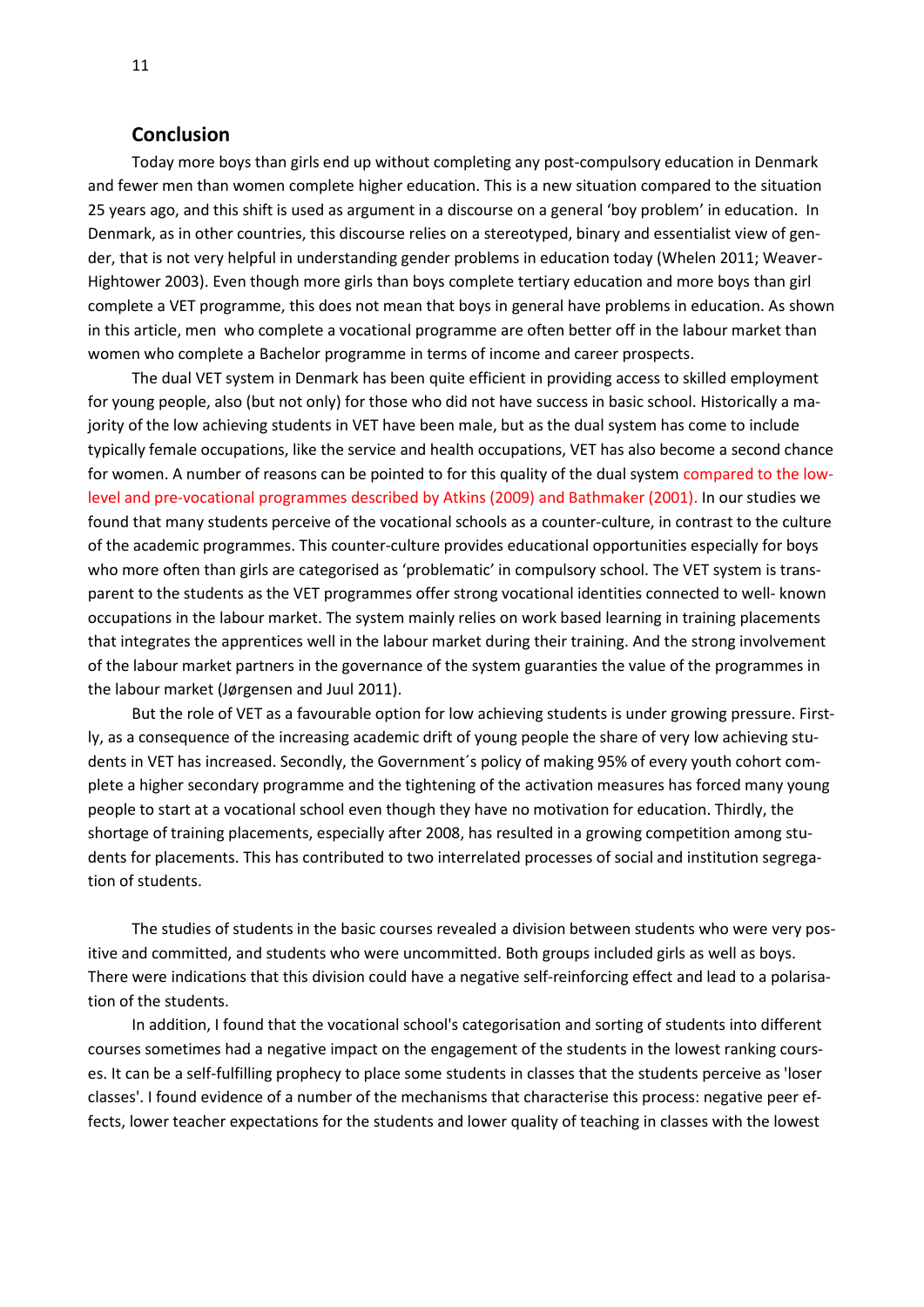status. It is likely that this has a greater impact on boys than on girls, because boys are more often categorised as 'problematic' in school.

The enrolment in VET is declining and only half of the students who take up a vocational programme complete it. Many of those who don't complete end up without any post-compulsory education, and a majority of these are men. This is not sign of a general 'boy problem' but of some serious problems in the dual system of VET in Denmark. First, the social inequality in the recruitment to the two tracks of higher secondary education has increased. As more and more young people have opted for the academic track, the average attainment of students in the vocational track has dropped – and this has impacted negatively on the esteem of VET. Secondly, the dual system of VET normally does not give access to higher education and increasingly it appears as a dead end in the educational system. Thirdly, the severe lack of training placements has augmented the competition among students, and that contributes to processes of institutional selection and social exclusion. Lastly, as the Danish VET system is based on gendered occupations it very much tends to reproduce the gendered divisions on the labour market. The recent reform (Febr. 2014) of the VET system has addressed some of these problems by providing better links to higher education and improving the social learning environment in the basic courses. But the lack of training placements and the problem of gender reproduction are by and large left unresolved. These problems must be addressed if VET also in the future shall offer a valuable and high-quality alternative to the Gymnasiums. One way of increasing the enrolment in VET is by actively attracting more women to the male occupations and more men to the female occupations. This would most likely also contribute to the improvement of the social learning environment in the programmes.

#### **References**

- A4, Ugebrevet 2012 "Frafaldet på erhvervsskolerne bliver endnu større". *Ugebrevet A4*. On-line [http://www.ugebreveta4.dk](http://www.ugebreveta4.dk/)
- Abraham, John. 1989. "Gender differences and anti‐school boys". *Sociological Review* 37(1): 65-88.
- Aggleton, Peter. 1987. Rebels Without a Cause: middle class youth and the transition from school to work. London: Falmer.
- Andersen, Dines 2005. *4 år efter grundskolen: 19-årige om valg og veje i ungdomsuddannelserne*. København: AKF Forlaget
- Antikainen, Ari. 2006. "In Search of the Nordic Model in Education", *Scandinavian Journal of Educational Research*, 50(3): 229 – 243.
- Atkins, Liz 2009. *Invisible Students, Impossible Dreams: experiencing vocational education 14-19*. Stoke on Trent: Trentham Books.
- Avis, James 2006. "From reproduction to learning cultures: post-compulsory education in England". British Journal of Sociology of Education 27(3), 341–354.
- Ball, Stephen J. 1981. *Beachside Comprehensive: A Case Study of Secondary Schooling*, Cambridge, Cambridge University Press.
- Bathmaker, Ann-Marie 2001. "'it's the perfect education': lifelong learning and the experience of foundation-level GNVQ students". Journal of Vocational Education and Training 53(1), 81-100.
- Bathmaker, Ann-Marie 2005. "Hanging in or shaping a future: Defining a role for vocationally related learning in a 'knowledge society'". Journal of Educational Policy 20 (1): 81-100.
- Beck, Ulrich and Elisabeth Beck-Gernsheim 2002. *Individualization: Institutionalized individualism and its social and political consequences.* London: Sage.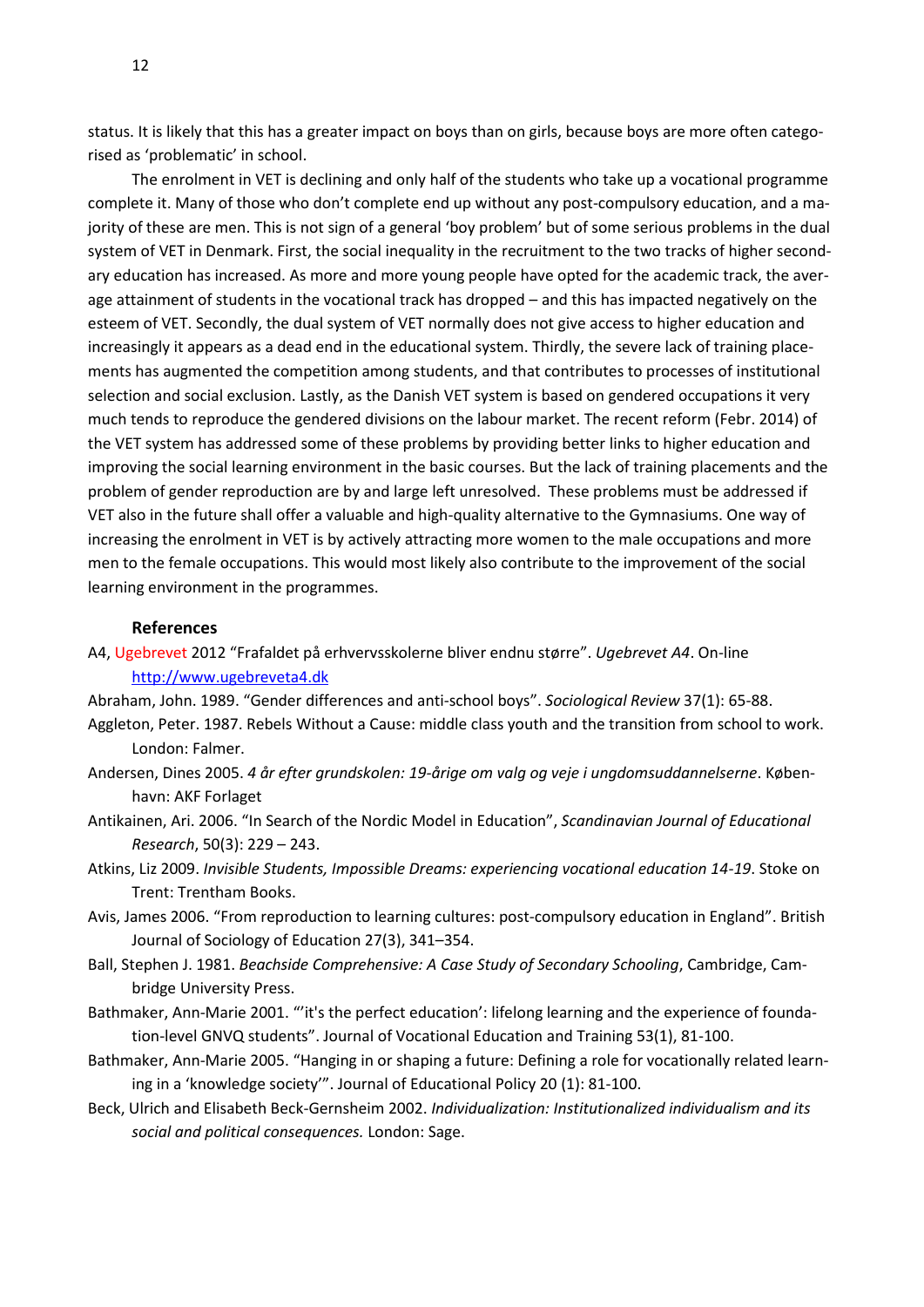- Bennett, Andy 2011. "The post-subcultural turn: some reflections 10 years on". *Journal of youth studies* 14(5), 493-506.
- Bloksgaard, Lotte 2011. "Masculinities, femininities and work–the horizontal gender segregation in the Danish Labour market". *Nordic Journal of Working Life Studies* 1(2): 5-21.
- Breen, Richard 2005. "Explaining Cross‐national Variation in Youth Unemployment: Market and Institutional Factors", *European Sociological Review* 21(2): 125–34.
- Colley, Helen, David James, Kim Diment and Michael Tedder. 2003. "Learning as becoming in vocational education and training: class, gender and the role of vocational habitus", *Journal of Vocational Education & Training* 55(4), 471-498
- Connell, Robert W. 2000. *The Men and the Boys*. Cambridge: Polity Press.
- Dalskov, Mie. 2009. "Store forskelle i danskernes indkomst gennem livet", *Samfundsøkonomen*, 2009 (3).
- Danmarks Statistik 2013 (*Statistics Denmark*). "AKU125: Arbejdsmarkedstilknytning efter sæsonkorrigering, beskæftigelsesstatus, alder og køn"[. www.dst.dk](http://www.dst.dk/)
- Deding, Mette and Helle Holt, eds. 2010. *Hvorfor har vi lønforskelle mellem kvinder og mænd? En antologi om ligeløn i Danmark*. København: Socialforskningsinstituttet.
- Estévez-Abe, Margarita 2012. "Gendered consequences of vocational education". In *The political economy of collective skill formation,* edited by Marius R. Busemeyer, and Christine Trampusch. Oxford University Press.
- Frosh, Stephen, Robb Patman and Ann Phoenix. 2001. *Young Masculinities*. Basingstoke: Palgrave.
- Gallie, D. 2009. "Institutional regimes and employee influence at work: a European comparison", *Cambridge Journal of Regions*, *Economy and Society* 3(2), 379–393.
- Gamoran, Adam. 2010): "Tracking and inequality: New directions for research and practice". In *The Routledge international handbook of the sociology of education,.edited by* Michael W. Apple, Stephen J Ball, and Luis A. Gandin. 213–228. London: Routledge.
- Griffin, Christine E. 2011. "The trouble with class: researching youth, class and culture beyond the 'Birmingham School'". *Journal of youth studies* 14(3), 245-259.
- Grønborg, Lisbeth. 2013. "One of the boys: constructions of disengagement and criteria for being a successful student". *International Journal of Qualitative Studies in Education* 26(9), 1192-1209.
- Hansen, Marianne 1980. "De svageste piger bliver hårdest ramt". In Marianne Hansen ed.): *Hvor går niende klasse hen, når den går ud*. Copenhagen: SP-forlag.
- Hansen, Rasmus Præstmann 2010. *Autoboys.dk. En analyse af maskulinitets- og etnicitetskonstruktioner i skolelivet på automekanikeruddannelsen*. Ph.d.-afhandling, Københavns Universitet.
- Hargreaves, David H. 1967. *Social Relations in a Secondary School*. London: Routledge & Kegan Paul.
- Heinz, Walter R. 1995. *Arbeit, Beruf und Lebenslauf*. München: Juventa.
- Henningsen, Inge 2007. De kønsopdelte uddannelser, København, *LO-dokumentation,* 2007 (1).
- Hodkinson, Phil, Gert Biesta and David James 2007. "Understanding learning cultures", *Educational Review* 59(4): 415-427.
- Holt, Helle, Lars Pico Geerdsen, Gunvor Christensen, Caroline Klitgaard and Marie Louise Lind 2006. *Det kønsopdelte arbejdsmarked en kvantitativ og kvalitativ belysning*. København, Socialforskningsinstituttet.
- Humlum, Maria Knoth and Torben Pilegaard Jensen. 2010. *Frafald på de erhvervsfaglige uddannelser. Hvad karakteriserer de frafaldstruede unge?* Copenhagen: AKF.
- Ianelli, Christina and David Raffe 2007. "Vocational upper‐secondary education and the transition from school", *European Sociological Review* 23(1): 49‐63.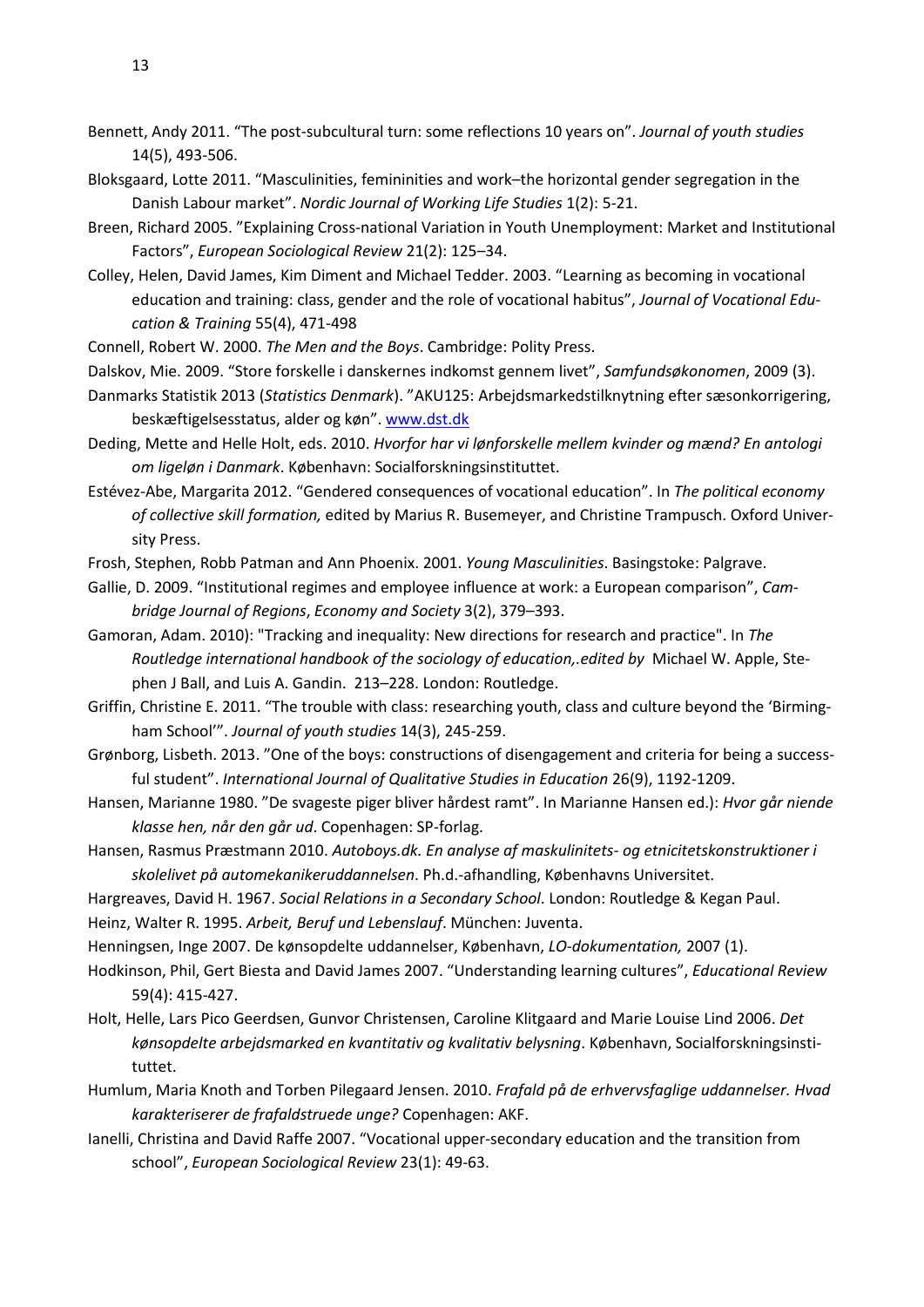- Illeris, Knud. 2003. "Learning, identity and self-orientation in youth". *Young – Nordic Journal of Youth Research*, 11(2): 357-376.
- Jarman, Jennifer, Robert M. Blackburn and Girts Racko 2012. "The Dimensions of Occupational Gender Segregation in Industrial Countries". *Sociology* 46(6): 1003–1019.
- Jensen, Torben Pilegaard and Britt Østergaard Larsen 2011. *Unge i erhvervsuddannelserne og på arbejdsmarkedet*. København AKF.
- Jørgensen, Christian Helms 2011. *Frafald i erhvervsuddannelserne [drop-out in vocational education]*. Frederiksberg: Roskilde Universitetsforlag.
- Jørgensen, Christian Helms 2013. Linking the dual system with higher education in Denmark when strength becomes weakness. In *Hybrid Qualifications – structural and political issues in the context of European VET policy*. edited by Thomas Deissinger, Josef Aff, Alison Fuller and Christian H. Jørgensen. Zürich. Peter Lang Publisher.
- Juul, Ida and Jørgensen, Christian Helms 2011. "Challenges for the dual system and the occupational selfgovernance in Denmark". *Journal of Vocational Education and Training* 63(3): 289-303.
- Kelly, Sean 2009. "Social identity theories and educational engagement". *British Journal of Sociology of Education*, 30(4), 449–462.
- Kimmel, Michael 2010. "Boys and School : A Background Paper on the 'Boy Crisis'". Stockholm: SOU 2010:53.
- Korp, Helena 2011. "What counts as being smart around here? The performance of smartness and masculinity in vocational upper secondary education". *Social Justice, Citizenship and Education* 6(1): 21-37.
- Lacey, Colin 1970. *Hightown Grammar*. Manchester. Manchester University Press.
- Larsen, Britt and Torben Pilegaard Jensen 2010. *Fastholdelse af elever på de danske erhvervsskoler*. Copenhagen, AKF.
- Lyng, Selma Therese 2007. "Is there more to antischoolishness than masculinity?" *Men and Masculinities* 11(4): 462-487.
- Lønkommissionen 2010): *Lønkommissionens redegørelse. Løn, køn, uddannelse og fleksibilitet*. Bind 1: [http://www.lonkommissionen.dk/pdf/Bind\\_1.pdf.](http://www.lonkommissionen.dk/pdf/Bind_1.pdf)
- Mac an Ghaill, Mairtin. 1994. *The making of men: Masculinities, sexualities and schooling*. Buckingham, UK: Open University Press.
- MBU, Ministeriet for Børn og Unge 2012). *Om Ny Nordisk Skole*.<http://nynordiskskole.dk/>
- McDowell, Linda 2003. *Redundant Masculinities: Employment Changes and White Working Class Youth.*  Oxford: Blackwell.
- andMoreau, Marie P. 2011. "The societal construction of "boys" underachievement' in educational policies: a cross‐national comparison". *Journal of Education Policy* 26(2): 161–180.
- Müller, Walther. 2005. "Education and youth integration into European labour markets". *International Journal of Comparative Sociology* 46(5-6): 461–485.
- Niemi, Anna- Maija and Per-Åke Rosvall. 2013. "Framing and classifying the theoretical and practical divide: how young men's positions in vocational education are produced and reproduced". *Journal of Vocational Education and Training*, 65(4): 445-460.
- Nordberg, Marie 2005. "Det hotande och lockande feminine". In *Manlighet i focus,* edited by Nordberg, Marie. Stockholm: Liber.
- Nordahl, Thomas, Anne-Karin Sunnevåg, Ann Margreth Aasen and Anne Kostøl 2010. *Uligheder og variationer, Rapport til skolens rejsehold*, Høgskolen i Hedmark og University College Nordjylland.